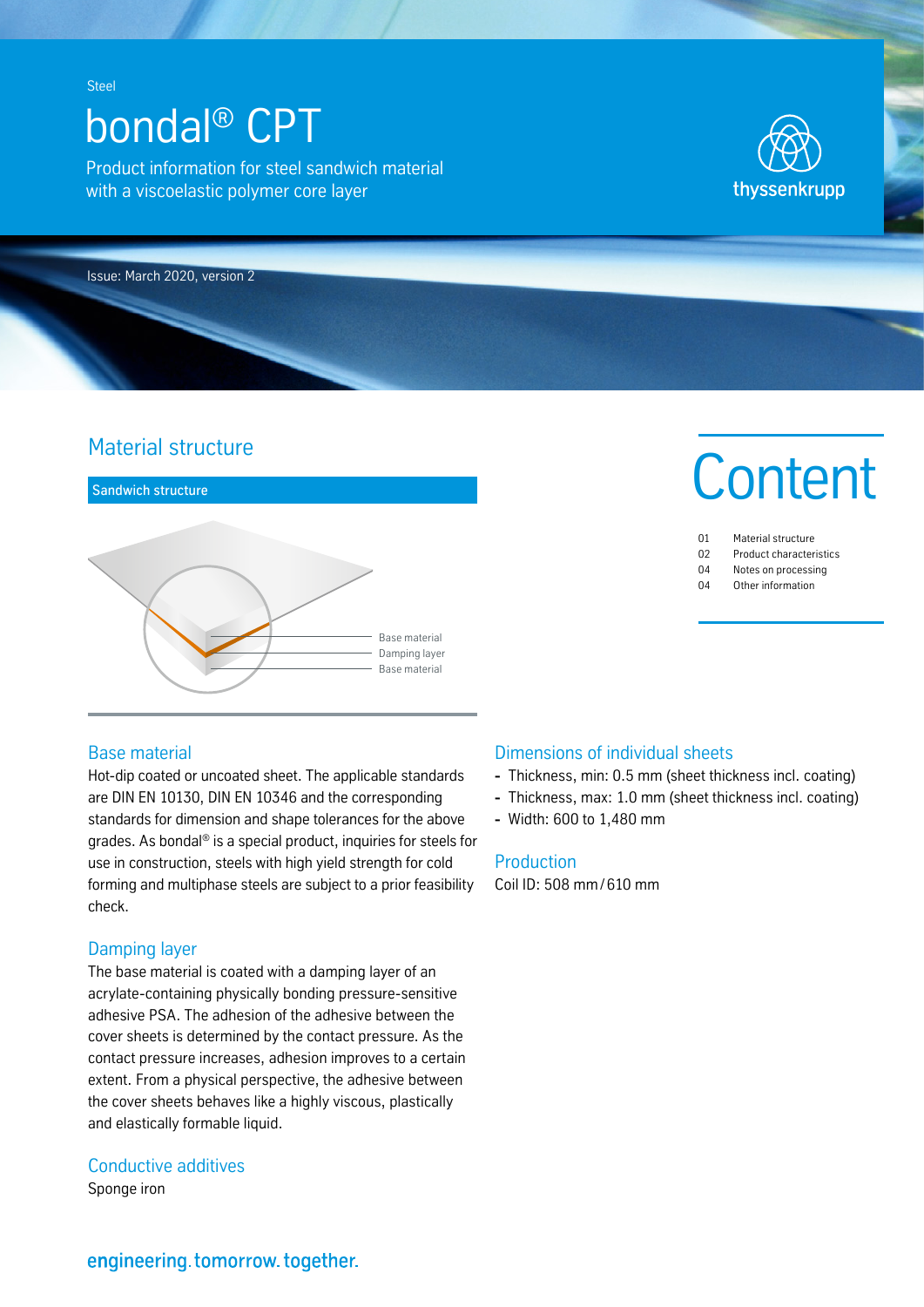# Product characteristics<sup>1)</sup>

Thickness of damping layer  $40 \mu m \pm 5 \mu m$ 

Adhesion ²)

- **-** Peel strength: min. 30 N/cm (according to DIN EN ISO 11339:2010-06)
- **-** Shear strength: min. 3.0 N/mm² (with restriction according to DIN EN 1465:2009-07)

### Thermal behavior<sup>3)</sup>

- **-** Short-term load: max. 200°C/30 min
- **-** Run-out resistance: max. 200°C
- **-** Decomposition temperature: from 240°C

#### Damping properties of composite

Material: bondal® CPT Rod dimension incl. thickness structure: 0.6 mm/0.04 mm/ 0.6 mm x 50 mm x 456 mm Area based mass: 9.2 kg/m2

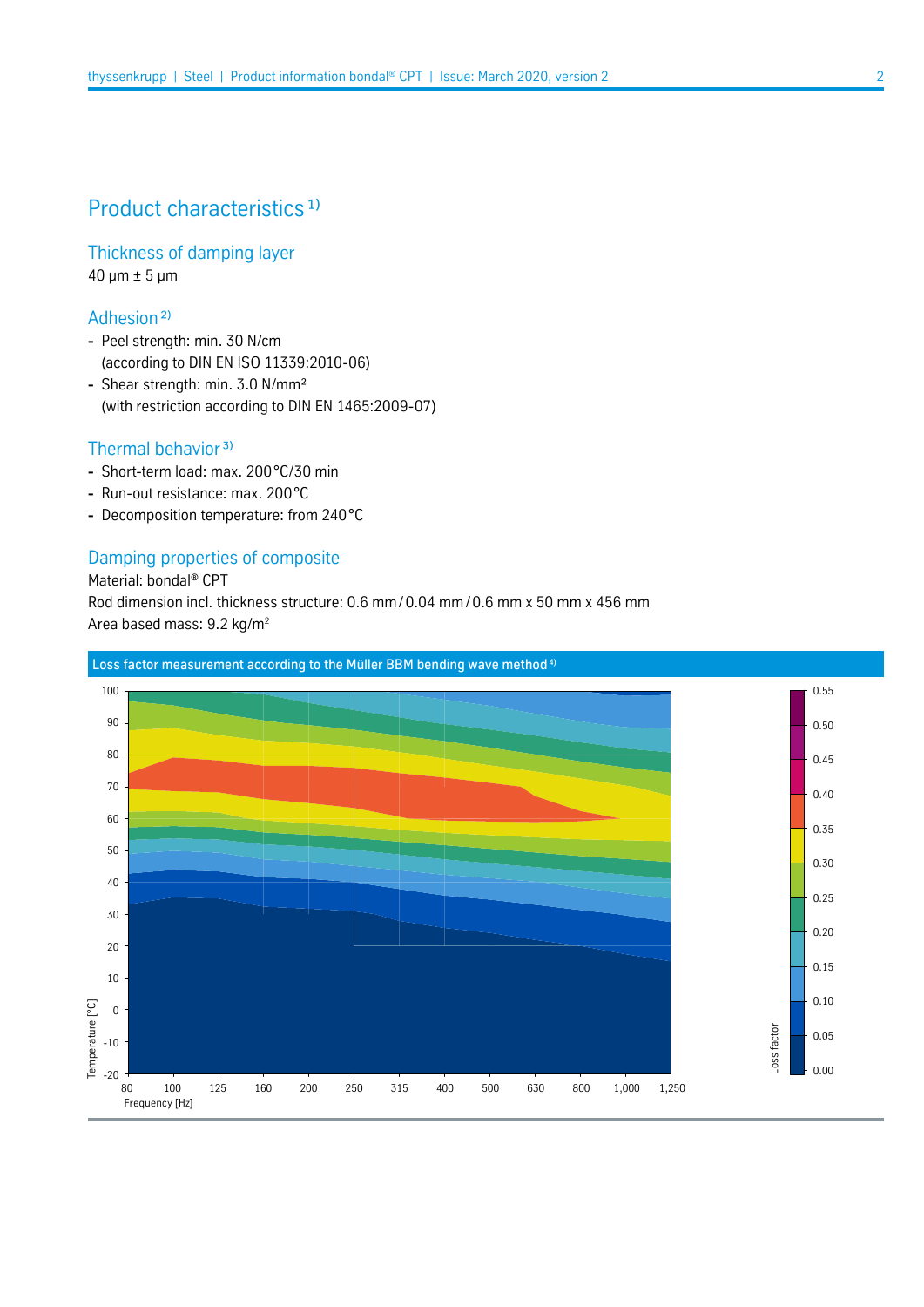#### Bending wave method Müller BBM



#### Frequency dependence of flexural strength and modulus of elasticity<sup>4)</sup>



where:

Equation of bending stiffness: where:<br>  $B = \frac{64 m'' f_n^2 b l^4}{\pi^2 \beta_n^4}$   $B = \frac{64 m'' f_n^2 b l^4}{n^2 \beta_n^4}$   $B = \frac{164 m m''}{n^2 \beta_n^4}$ 

- 
- Area based mass in kg/m²
- Ordinal number of oscillations  $n = 1, 2, ...$  $\boldsymbol{n}$
- $f_n$ Resonance frequency of relevant mode in Hz
- $\boldsymbol{b}$ Width of rod in m  $l$
- Lenght of rod in m
- $\beta_1 = 1.1944$ ,  $\beta_2 = 2.9860$ ,  $\beta_n = 2n-1$  $\beta_n$